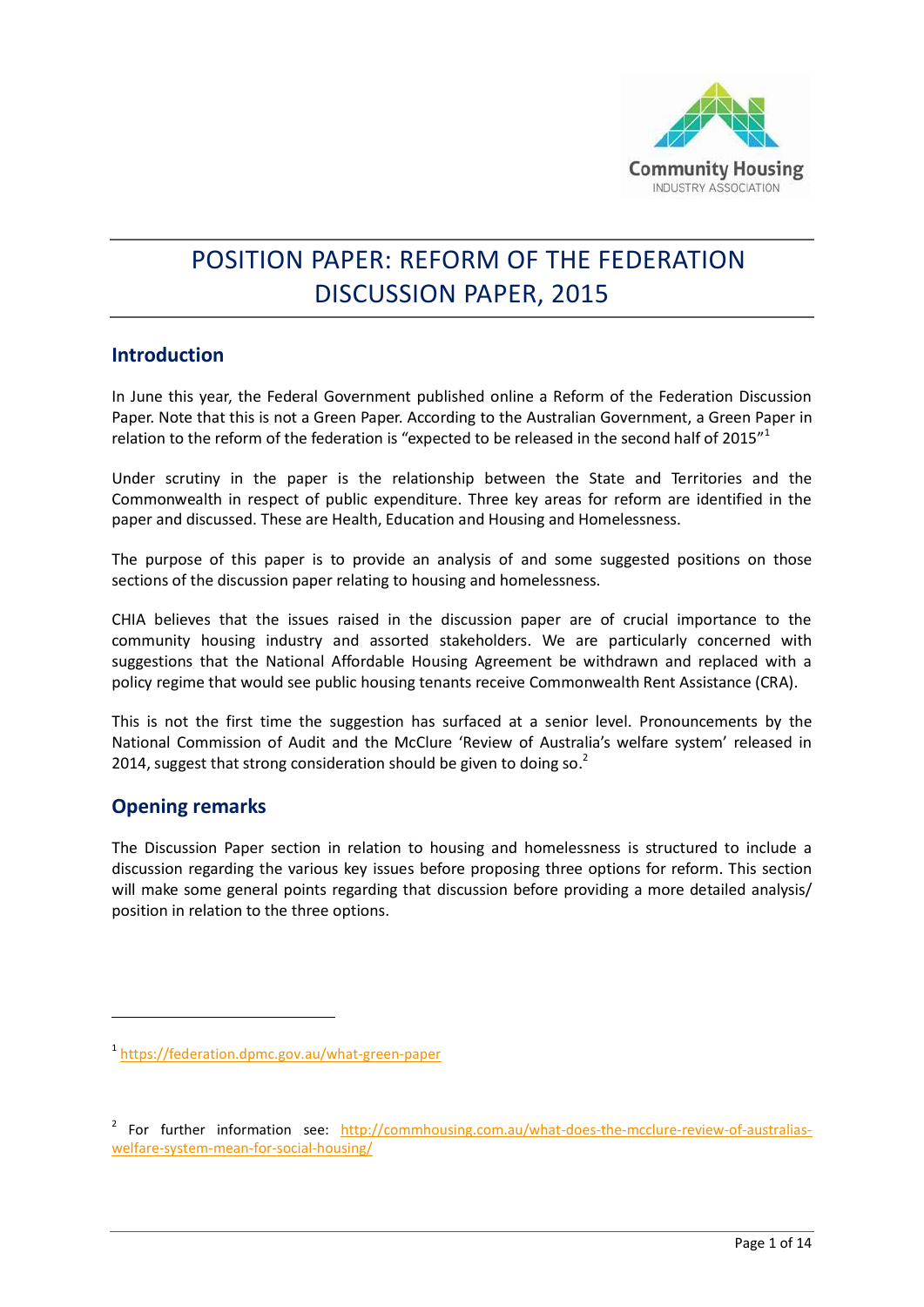

#### **The private housing market cannot ensure universal provision**

The discussion paper spends some time discussing the various factors influencing housing affordability in Australia. Reforms that address inefficiencies in housing system proper are vital. For example, it is becoming increasingly apparent that current tax policy is contributing to undesirably high levels of investor activity in the housing market which inflates prices and crowds out aspiring owner occupiers. Equally, State and Federal Governments should work together more closely to identify inefficiencies on the supply side that prevents industry from bringing more affordable housing products to market.

It should be clearly understood, however, that improving the efficiency of the market proper does not obviate the need to grow and develop our nation's social housing system. The private housing market cannot ensure universal provision, nor is it designed to. In fact, despite the fact that successive State and Federal governments have "spent a total of \$22.5bn (in 2010-11 dollar values) on cash grants to first home buyers between 1964 and 2011<sup>"3</sup> the home ownership rate in Australia has barely budged in over 40 years and, in fact, during the last decade home ownership rates among younger people have fallen. (Approximately 70% of Australians live in homes that are owned outright, or owned with a mortgage)

That means that, due principally to their status as low income households, Australia, just like every other developed country, is home to a constituency of people who will never own their own home and, within this cohort, are a group who struggle to find and maintain even affordable, appropriate housing in the private rental market.

Globally, social housing systems are a Government response to housing need among low income households who are unable to obtain safe, secure and affordable accommodation in the private housing market and who would be at risk of homelessness without market intervention. In Australia, decades of investment of capital and current expenditure on social housing provision by the State and Federal Governments attest to a belief on the part of successive Governments that the provision of housing is part of its role. Despite this, we have one of the smallest social housing systems in the world and one that simply must grow to meet demand.

## **Our social housing system is shrinking**

**.** 

Australia's social housing system is going backwards in terms of the net number of public and community housing dwellings under management across the country. The principle reason why the decline has not been steeper is the performance of the community housing sector and its growth during the past two decades.

<sup>&</sup>lt;sup>3</sup> <https://www.prosper.org.au/2013/09/03/saul-eslake-50-years-of-housing-failure/>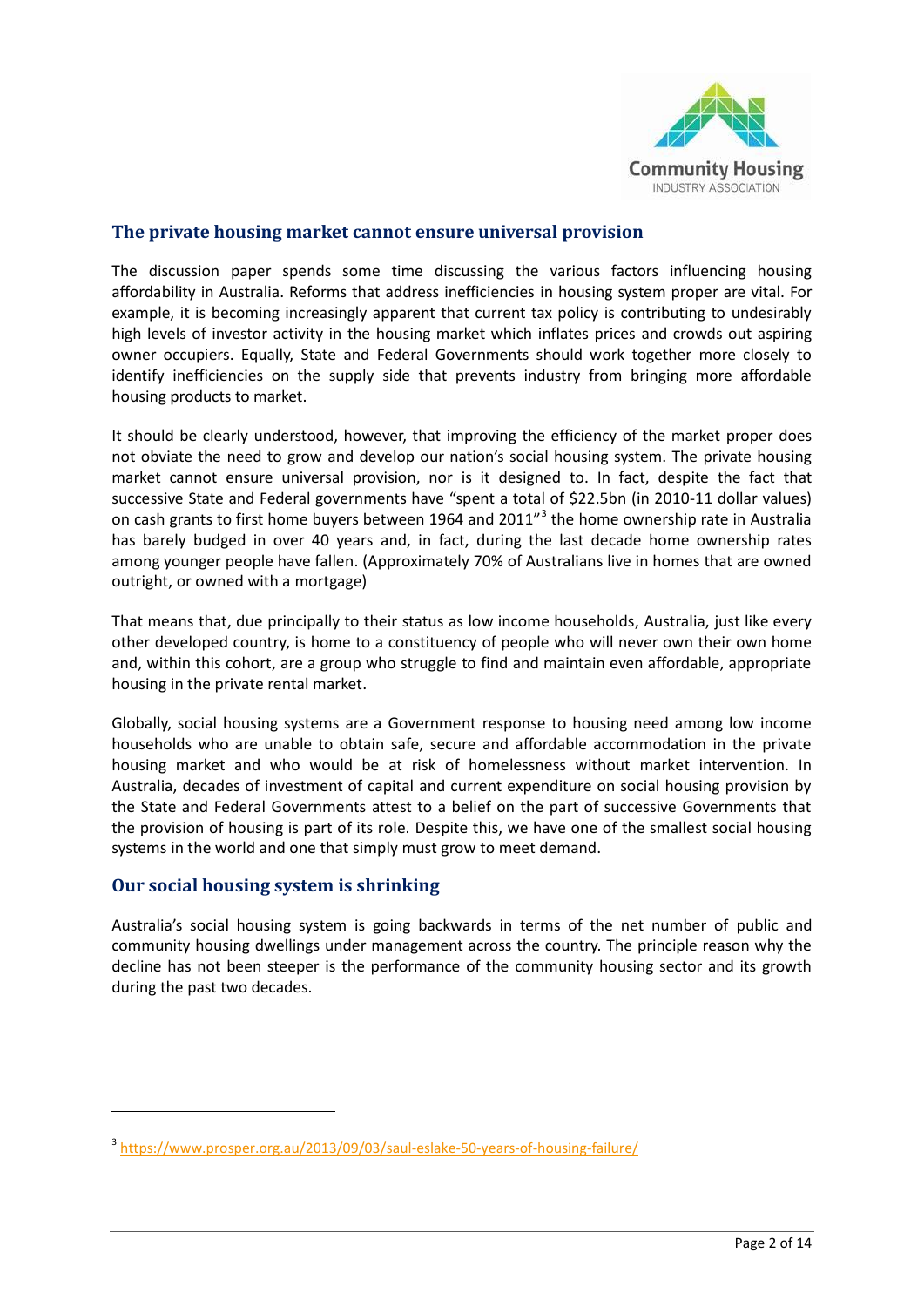



#### **Figure 1: Social housing as a percentage of overall housing stock, selected countries and Australia.<sup>4</sup>**

Social housing has declined from 5.6% of overall housing stock in 1971 to its current level of 4.7% of stock. In real terms, apart from the one off Nation building Economic Stimulus Program (NESP) and the now defunct NRAS, annual Commonwealth expenditure on general social housing grants has declined by two thirds in the past 30 years to its current level of \$1.3 billion (noting that there are additional special purpose agreements on homelessness and remote aboriginal housing). During the past twenty years public housing reduced from 327,000 tenancies in 1996 down to 304,000 ten years later in 2006 before recovering back to 1996 levels in 2013 largely as a result of the NESP.

Social and affordable rental as a whole grew to 430,000 tenancies because of the expansion and development of the community housing sector which has doubled in size in the last 15 years to nearly 90,000 tenancies. The growth of the community housing sector has occurred through community housing projects funded by Government grants, private financing, land and equity donations, development gain, and the transfer of 26,000 public housing properties.

#### **But demand is increasing**

**.** 

As Australia's population is forecast to rise to 35.9 million by 2050 the demand for public housing is projected to increase; by 2023 over 431 000 dwellings will be needed—a rise of 28 per cent if this demand is to be met. $5$ 

<sup>4</sup> OECD. OECD Economic Surveys Luxemburg 2012 http://www.keepeek.com/Digital-Asset-Management/oecd/economics/oecd-economicsurveys-luxembourg-2012 eco surveys-lux-2012-en#page1, OECD Publishing, 2012, p.87. Data available: http://www.keepeek.com/Digital-Asset- Management/oecd/economics/oecd-economic-surveys-luxembourg-2012/share-of-socialhousing-across-oecd-countries-2009\_eco\_surveys-lux-2012- graph52-en#page1. The WA figure is from the Social Housing Taskforce. More than a Roof and Four Walls. Final Report – 30 June 2009, p.32. (Table 3.1 Tenure by Region, August 2006 – public housing and community housing totals are added). http://www.housing.wa.gov.au/HousingDocuments/ social housing taskforce\_report\_final.pdf

<sup>5</sup> [http://www.ahuri.edu.au/housing\\_information/review/evrev008](http://www.ahuri.edu.au/housing_information/review/evrev008)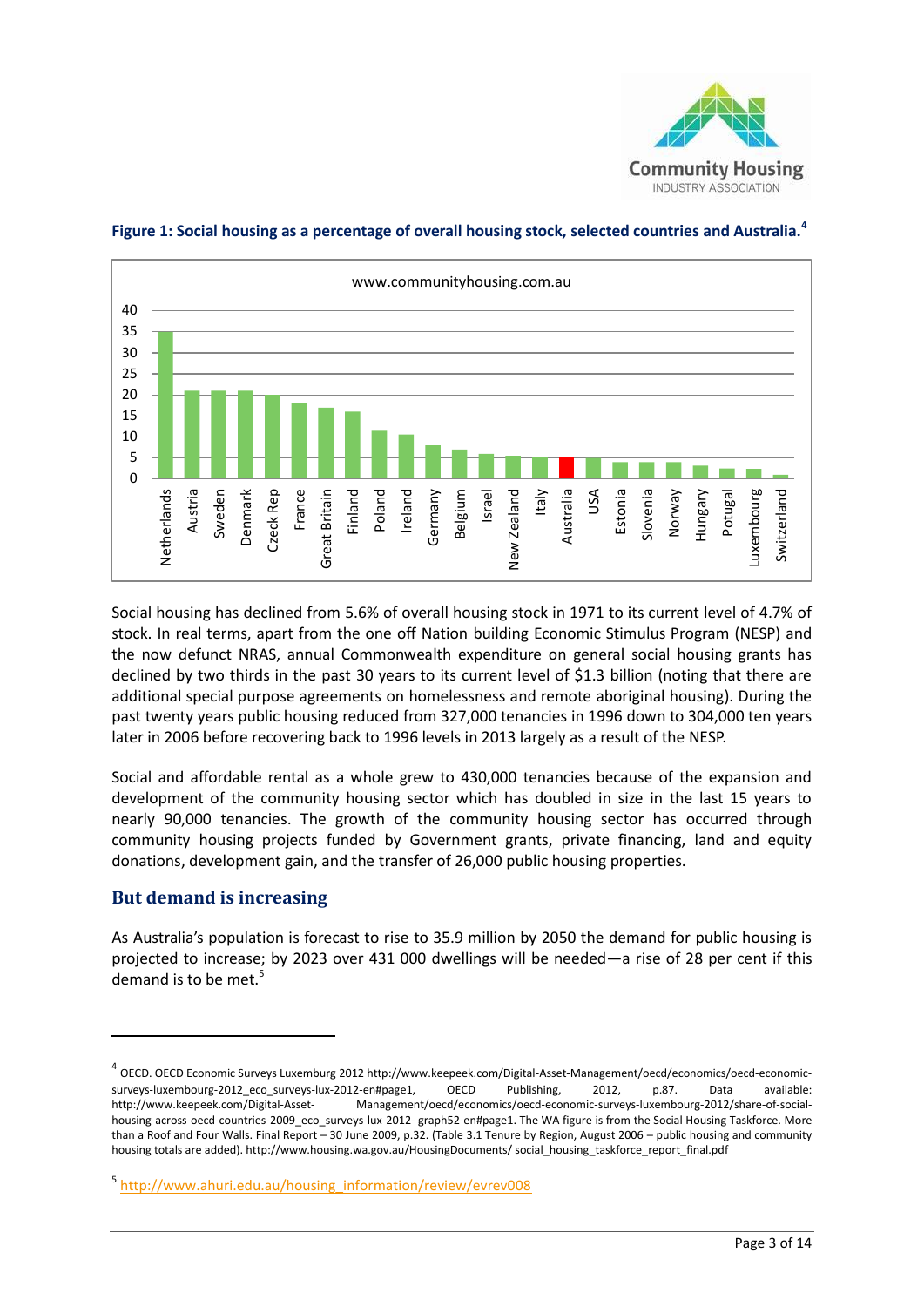

A recent Bankwest and Curtin University study on housing affordability in WA found that people living in the private rental market were more likely to find housing unaffordable. This has serious implications for older households living in the private rental market as they move retire from the labour force. The report noted:

*62 per cent of retired households are outright owners, 18 per cent in the private sector and 12 per cent own with a mortgage. This gives rise to a significant, and rapidly growing, issue of what would traditionally be retired households still needing to work to secure an income necessary to pay rental costs or a mortgage If a household is forced to retire but has insufficient income to pay for housing costs then such a household faces an uncertain housing future. The traditional retirement model assumes minimal housing costs in retirement but this is less and less likely as debt burdens rise and those on low incomes face the prospect of being locked out of owner occupier sector for their whole housing careers.<sup>6</sup>*





- Social housing required to keep pace with medium household growth

- Actual/projected social housing dwellings

**.** 

The discussion paper acknowledges the shrinkage in the social housing system. It does not however, place sufficient emphasis on the fundamental social and economic challenges that this shrinkage is creating now and will continue to create as the population grows and ages.

<sup>6&</sup>lt;br>Bankwest Curtin Economics Centre. Housing affordability. The real cost of housing in WA. Focus on Western Australia Report Series, No.2 April 2014, p.62-3.

Progress Report to the Council of Australian Governments from Commonwealth, State and Territory

Housing Ministers – Implementing the National Housing Reforms, November 2009 published by the Victorian Government Department of Human Services on behalf of the Housing Ministers Conference available at the Council of Australian Governments website p.16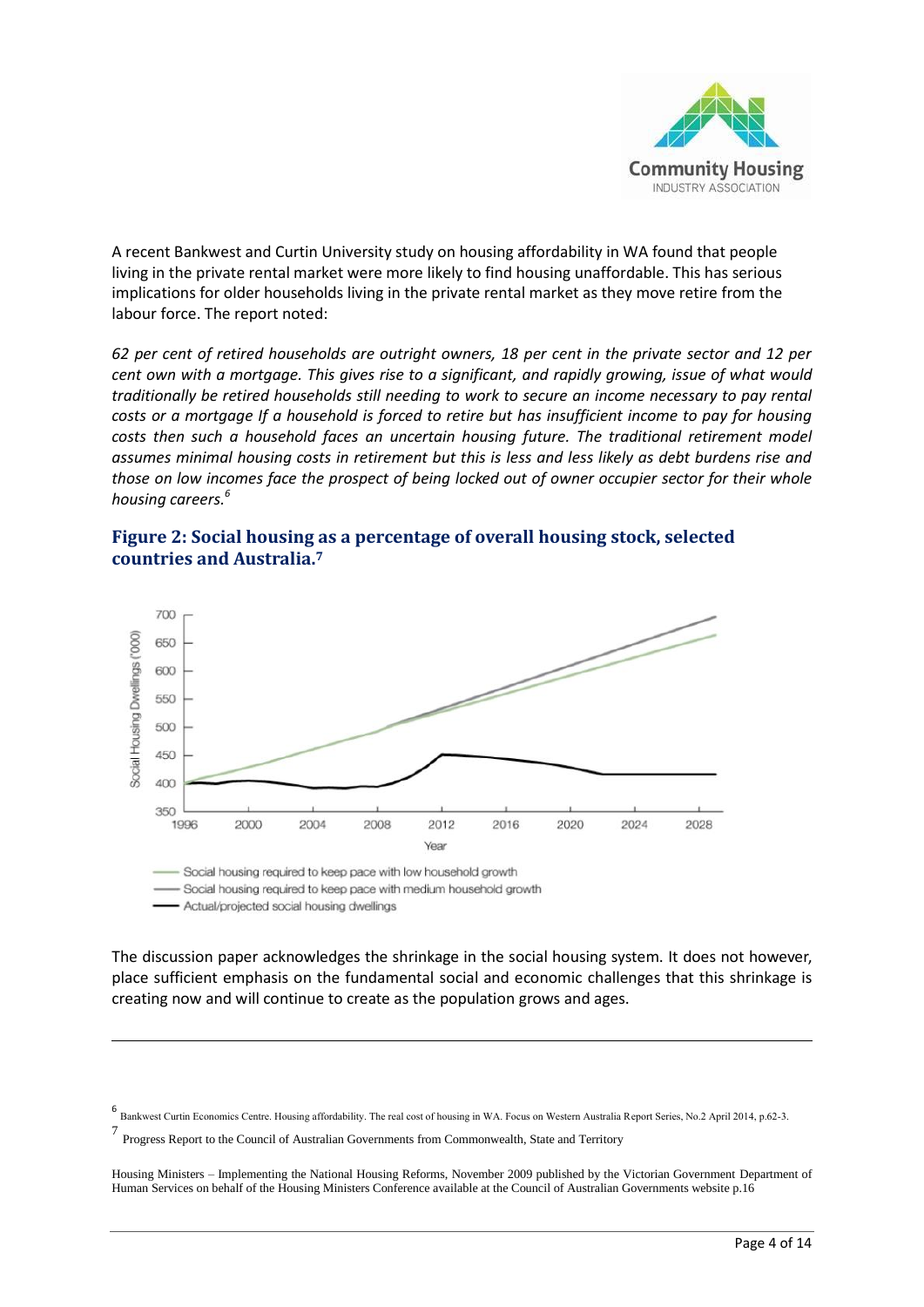

## **Where the money is going**

The paper contains a useful description of the various funding streams for social housing and homelessness services flowing from State and Federal Government. The conclusions that the paper draws in respect of these funding arrangements, as evidenced in the three options discussed later in this paper, however, again, fail to address the system's major inefficiency: its failure to deliver growth outside of that being provided by community housing providers.

#### **Reforming the social housing system**

The discussion paper states that "Public housing is not sustainable in its current form". This is demonstrably true as evidenced by the operational deficits that State housing authorities throughout the country are running and the manner in which this hobbles their ability to refurbish their existing stock let alone build more.

The paper appears to suggest that "rents tied to tenant income" is the central problem. Arguably, however, this is a non-sequitur: rents are linked to incomes to ensure that public housing tenants are paying a rent they can afford. The fact that this does not cover the cost of maintaining their properties, or the system as a whole, is a function of the fact that existing income eligibility requirements have created a public housing system which is home to the nation's poorest people. In other words, changing the way rents are set (unless the suggestion is to have public housing tenants pay much more of their overall income in rent thus creating am 'equality of suffering' with households on similar incomes in the private rental market) is not an avenue for meaningful reform.

The community housing sector is; however, open to innovation in regard to rent setting methodologies. There is room for improvement.

This paper argues that meaningful reform must concentrate on the following areas:

#### **Insisting on a growth agenda**

As discussed, the fundamental deficiency of the social housing system as currently constituted is the fact that it is not growing. In fact, it's shrinking. A logical response to this from a Commonwealth perspective is to link funding to growth. The National Affordable Housing Specific payment of \$1.28 billion per annum should be transformed into a growth fund. That is to say, the Commonwealth must insist that the State and Territories use that money in a way that produces an increase in the net amount of housing stock in the system. Any diminution in Commonwealth contributions as part of the NAHA should only be countenanced if it is the result of an increase in CRA payments arising from the stock transfer of public housing dwellings to the community housing sector.

#### **A larger role for community housing providers**

Those States and Territories that have worked with the community housing industry during the last couple of decades have been rewarded handsomely in terms of new dwellings in the system. Transferring public housing properties to community housing providers works and any growth focussed reforms to the social housing system must major on having a far more diversified social housing system than we have now.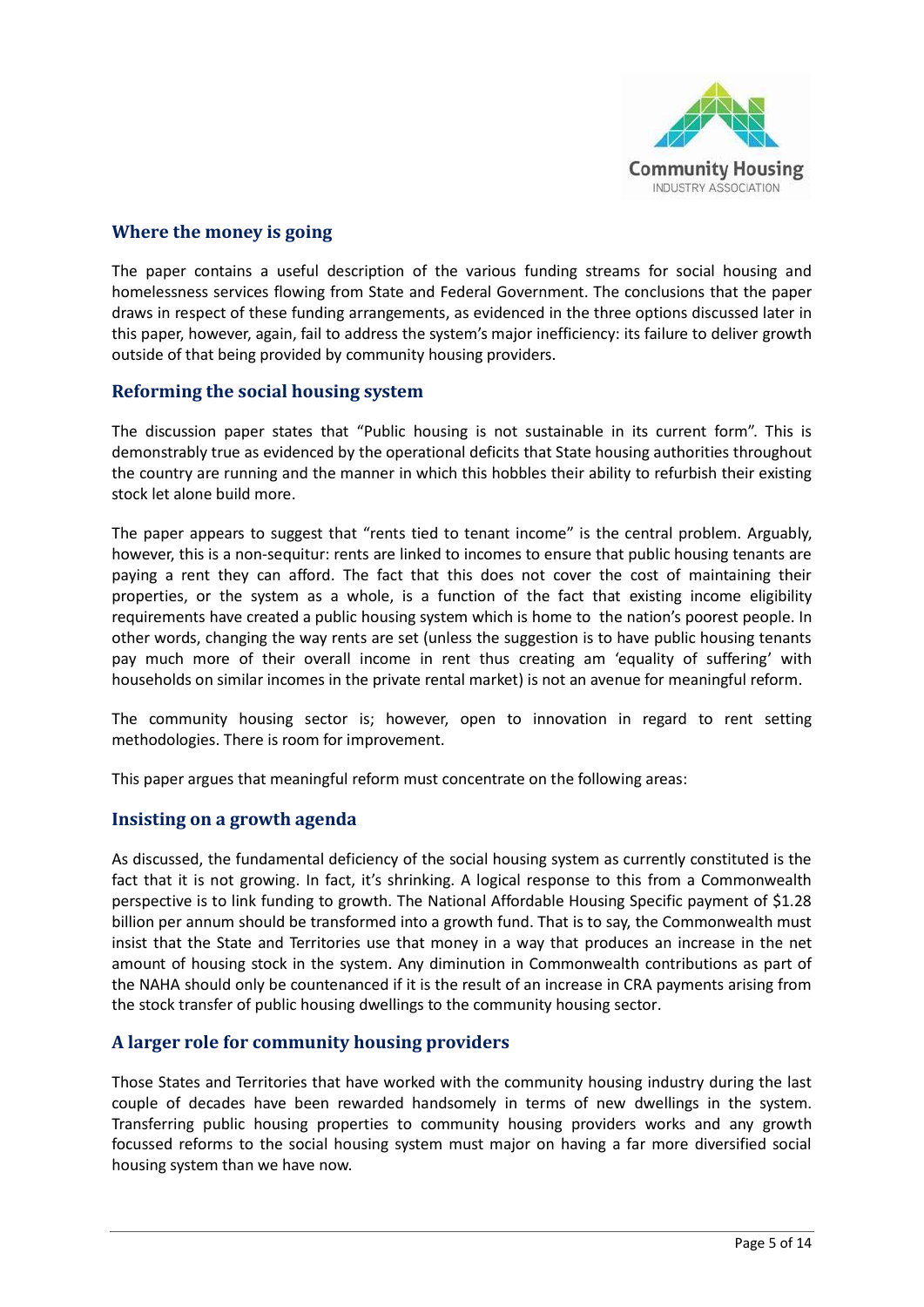

Australian governments should agree to set a target that at least 50% of the public housing system in Australia is under management by the not-for-profit community housing sector by 2022. Community housing providers will be in a position to run surpluses on those properties and, where required, redevelop the housing stock.

This will lead to an increase in the 'CRA bill' to be picked up by the Federal Government as public housing tenants migrate to the community housing sector. However, it can be recouped by reducing NAHA and similar payments currently made to State Housing Authorities correspondingly. As mentioned, reductions in NAHA should only arise as a result of an increased CRA outlay resulting from the transfer of public housing dwellings to the community housing sector.

Increasing the CRA spend in this way will represent a far better investment than the status quo. In addition, it will be far easier to ascertain how much 'bang for its buck' the Federal Government is getting through reporting requirements with individual CHPs.

The full range of benefits attributable to the growth and development of the community housing system, including a rudimentary explanation of how the model works, is detailed at Appendix 1 of this document.

## **Encouraging private sector investment in social and affordable housing**

The abolition of the National Rental Affordability Scheme (NRAS) was a mistake. NRAS played an important role in the market by;

- 1. Providing affordable rental accommodation to households which have incomes above the income and eligibility limits for social housing but who struggle to find appropriate, affordable accommodation in the private rental market.
- 2. Directing capital towards new housing supply (historically the vast majority of housing investors buy established rather than new dwellings)
- 3. Providing a place on the housing continuum for people looking to exit the social housing system or who are obliged to leave as a result of being 'over income'
- 4. Providing affordable rental properties so that those low to moderate income households can save the money required for a deposit and enter into home ownership.

Establishing a new scheme which seeks to direct private investment into the creation of new, affordable housing is vital. There are several ways in which it could be funded. This paper notes the ongoing debate around the social and economic desirability of 'negative gearing' tax concessions enjoyed by property investors. Increasingly, the evidence suggests that 'negative gearing', in its current form crowds out aspiring home owners, particularly first time buyers, without adding significantly to the nation's stock of rental housing. Quarantining negative gearing tax concessions in such a way that only property investors that invest in affordable housing products under an NRAS like program would extremely in creating new affordable housing stock.

# **Analysis of the suggested three options**

Following the discussion papers analysis of the issues in relation to housing and homelessness and the respective roles of the State and territories in addressing them are three possible reform options.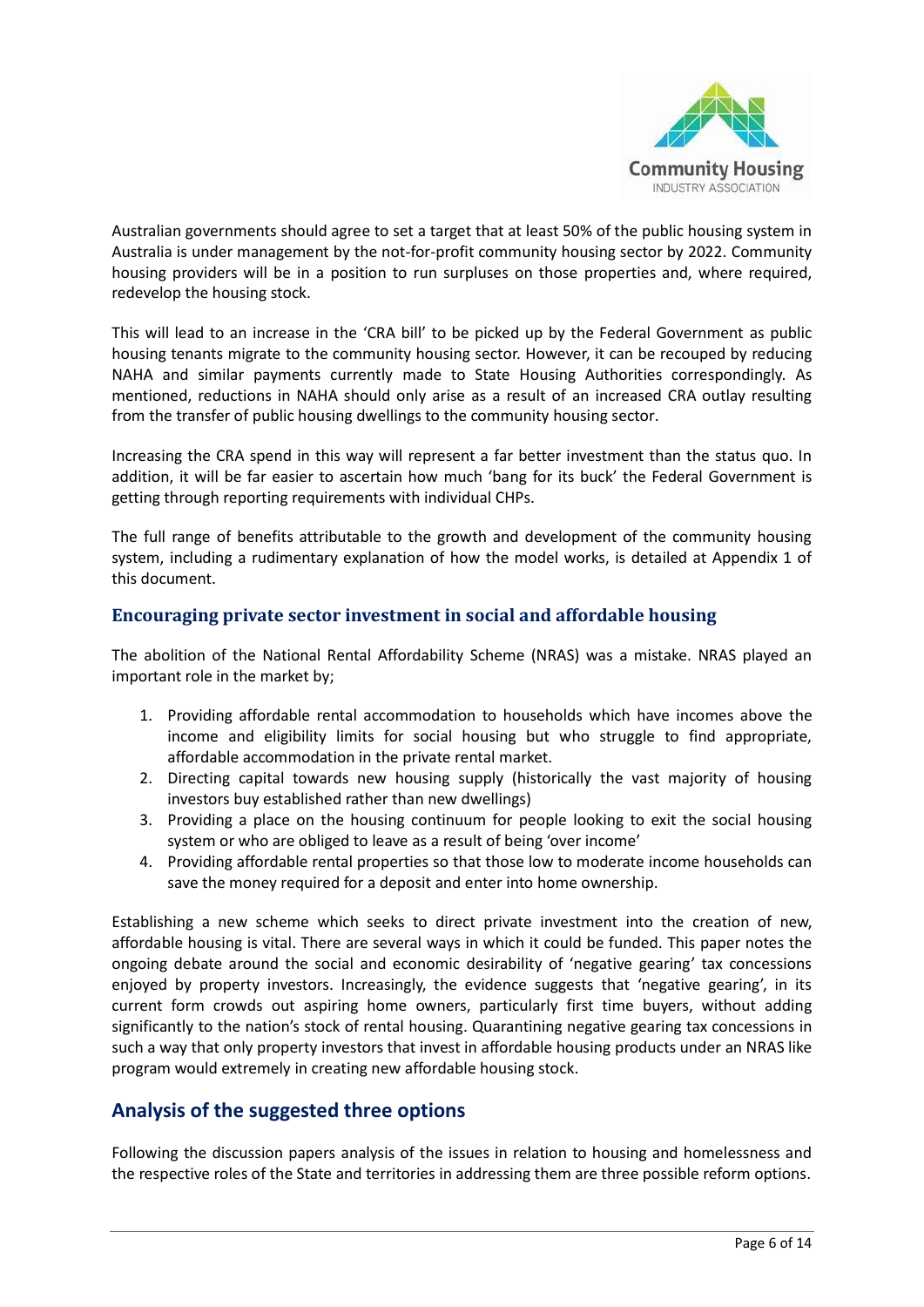

The remainder of this paper will critique those options.

#### Option 1: A split system manager

The States and Territories would have full responsibility for funding, policy, service delivery, and regulation of social housing and homelessness services.

The Commonwealth would cease funding under the National Affordable Housing Specific Purpose Payment and the National Partnership Agreement on Homelessness.

The Commonwealth would retain full responsibility for CRA-including eligibility criteria and payment rates—and would extend eligibility to public housing tenants. Community housing tenants would retain eligibility for CRA.

The States and Territories would continue to be responsible for setting rents for public housing tenants and may choose to move towards charging market-based rents. The States and Territories would have responsibility for managing any transition to market-based rents.

The option could include the Commonwealth and the States and Territories jointly agreeing a national housing framework and collaborating on broader housing supply and affordability issues.

The suggested policy prescriptions outlined in Option 1 should not be welcomed by the community housing sector for the following reasons:

## **Remove NAHA/NPAH, Increase CRA**

The central thrust of option 1 is that the Commonwealth should discontinue NAHA and NPAH and replace it with an increased volume of subsidy through CRA by making public housing tenants eligible for it. This would be a massively regressive step for the following reasons:

- 1. By extending CRA to the public housing system the principle motivation on the part of State and Territory Governments to transfer houses to community housing providers would be removed. This would be disastrous for the community housing sector in terms of its future growth and development. It would compound State Housing authorities' longstanding preference to use NAHA money to 'prop up 'public housing system rather than grow it by transferring properties to CHPs and;
- 2. It runs contrary to the Discussion paper's contentions that "The overarching goal should be to ensure governments have the right incentives to continuously improve the services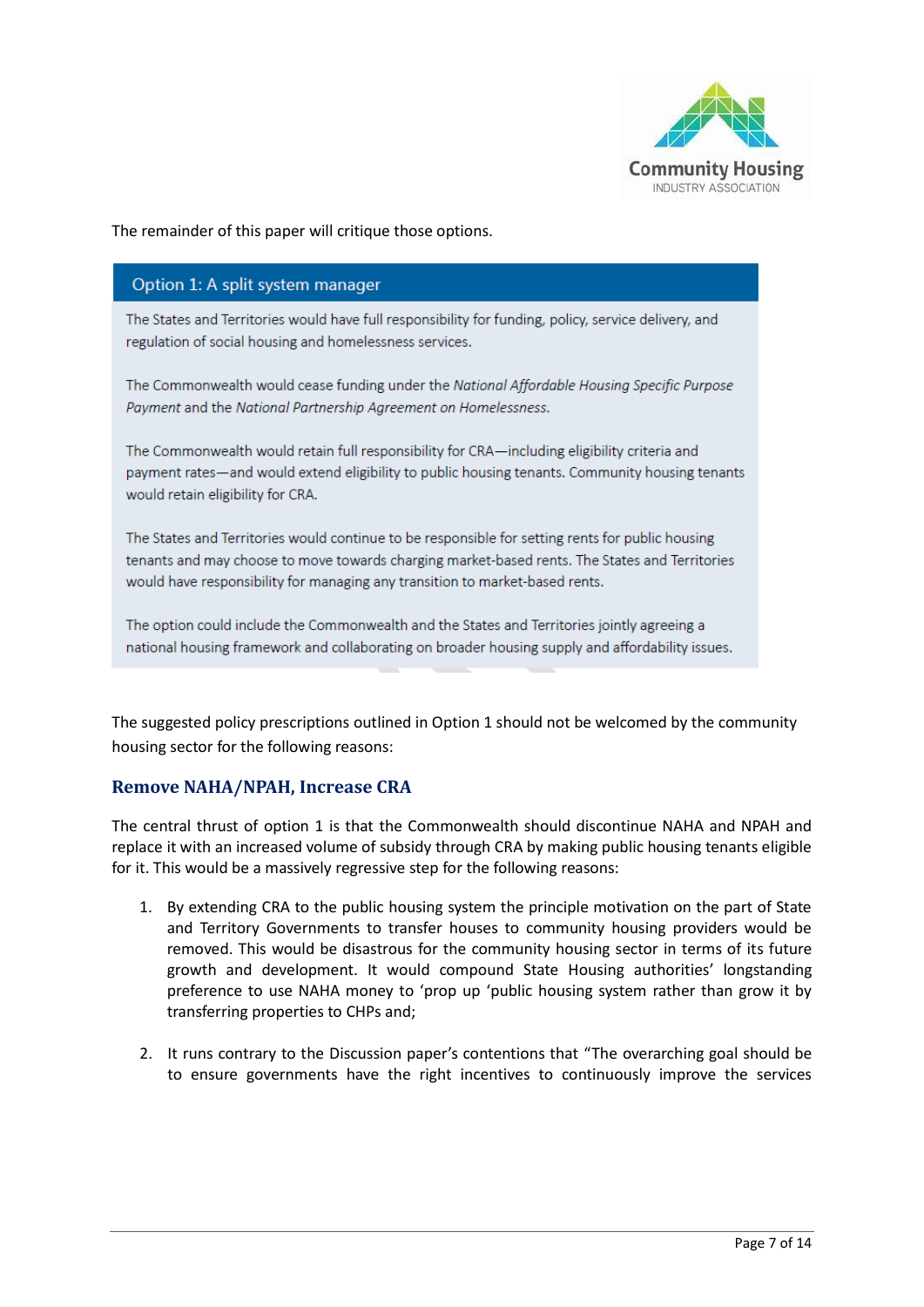

provided to Australians, which in turn will improve their wellbeing and standard of living."<sup>8</sup> And that "Governments should aim to enhance consumers' capacity to influence the way services are delivered, and empower them to choose from a diverse range of service providers. It should not be assumed governments need to deliver services—often the notfor-profit and private sectors will be better placed to do so. Healthy competition and proper market design for the provision of services can encourage innovation and improve the quality of services in the long run"<sup>9</sup> In other words, it would reinforce the dysfunction present under current arrangements rather than catalyse necessary structural reforms.

3. It is likely that State Housing authorities would be worse off financially under this Option 1 than the status quo. That is to say, the increased rental revenue received as result of tenants receiving CRA would be less than what they currently receive under NAHA. This would make a bad situation worse in terms of their ability to provide additional public housing dwellings. Additional revenue could be raised by changing the rent setting structure but that is a problematic policy suggestion (see below)

## **Market Based Rents in Public Housing**

It is not clear from the discussion paper what "market based rents" means in this context.

If the suggestion is that public housing tenants pay rents that are closer to the market rent of the property they occupy, it is extremely likely that many public housing tenants wold be pushed into housing stress. Even with the addition of CRA, the gap between the earnings of public housing tenants (the majority of whom have a Centrelink payment as their primary source of income) and market rents would represent a significant increase in the proportion of the total income they pay under current income based rent setting models.

One of the principle reasons why community housing providers rarely charge tenants in excess of 74.9% of market rent is that rents in excess of that figure would be unaffordable.

The community housing sector is; however, open to innovation in regard to rent setting methodologies. There is room for improvement.

1 8

[https://federation.dpmc.gov.au/sites/default/files/publications/reform\\_of\\_the\\_federation\\_discussion\\_paper.](https://federation.dpmc.gov.au/sites/default/files/publications/reform_of_the_federation_discussion_paper.pdf) [pdf,](https://federation.dpmc.gov.au/sites/default/files/publications/reform_of_the_federation_discussion_paper.pdf) p15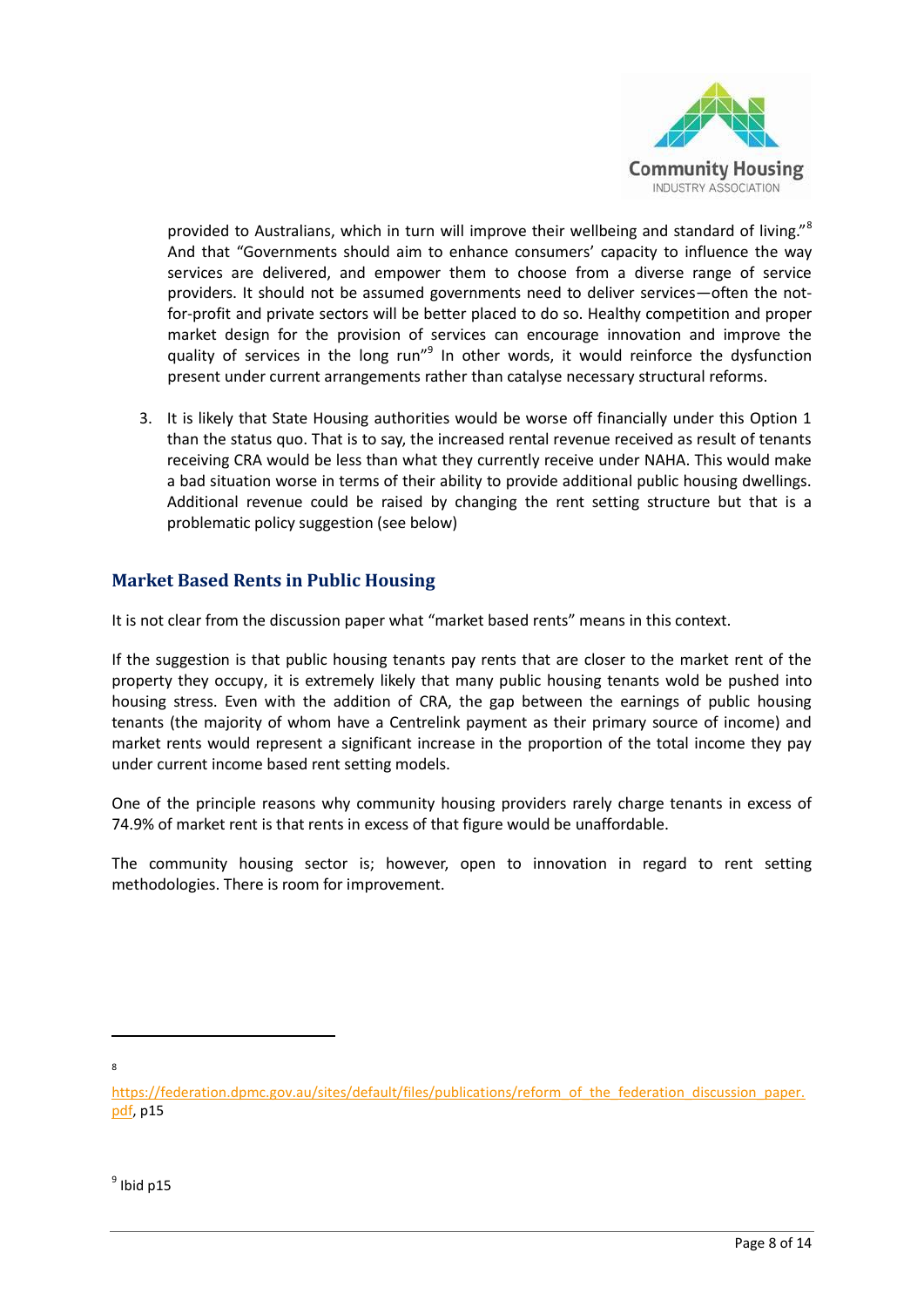

## Option 2: A shared system manager

The States and Territories would continue to have responsibility for policy, service delivery, and regulation of social housing and homelessness services. The Commonwealth would retain full responsibility for CRA.

Social housing and homelessness services would continue to be jointly funded by the States and Territories and the Commonwealth.

The Commonwealth and the States and Territories would jointly agree national priorities and reforms to deliver more integrated and innovative housing assistance and homelessness services, and to create pathways to affordable private rental and home ownership.

The States and Territories and the Commonwealth would work together to develop innovative strategies to address the causes of supply and affordability problems (for instance by creating incentives for investment in and increased supply of affordable housing to enable people to exit social housing).

Under this option, there would be no change to current expenditure responsibilities.

This option could include the Commonwealth and the States and Territories jointly agreeing a national housing framework and collaborating on broader housing supply and affordability issues.

The suggested policy prescriptions suggested in Option 2 are the ones that most closely accords to the current system. It is far superior to those suggested in Option 1 for the following reasons:

## **Potential for meaningful reform agenda**

The 'joint agreement of national priorities and reforms to deliver more integrated and innovative housing assistance and homelessness services' suggestion is encouraging. Ideally, central to those reforms would be:

- 1. A clear articulation that social housing spending, particularly Federal contributions, should contribute exclusively to an agenda of growth which would arrest the steady decline in the net number of social housing dwellings around the country that has taken place in recent decades.
- 2. That the social housing system is diversified to include a far greater role for not-for-profit and community housing providers not least because of their ability to service a growth agenda.

#### **Alternative and transitionary models**

The suggestion that "creating incentives for investment in and increased supply of affordable housing to enable people to exit social housing" is also encouraging.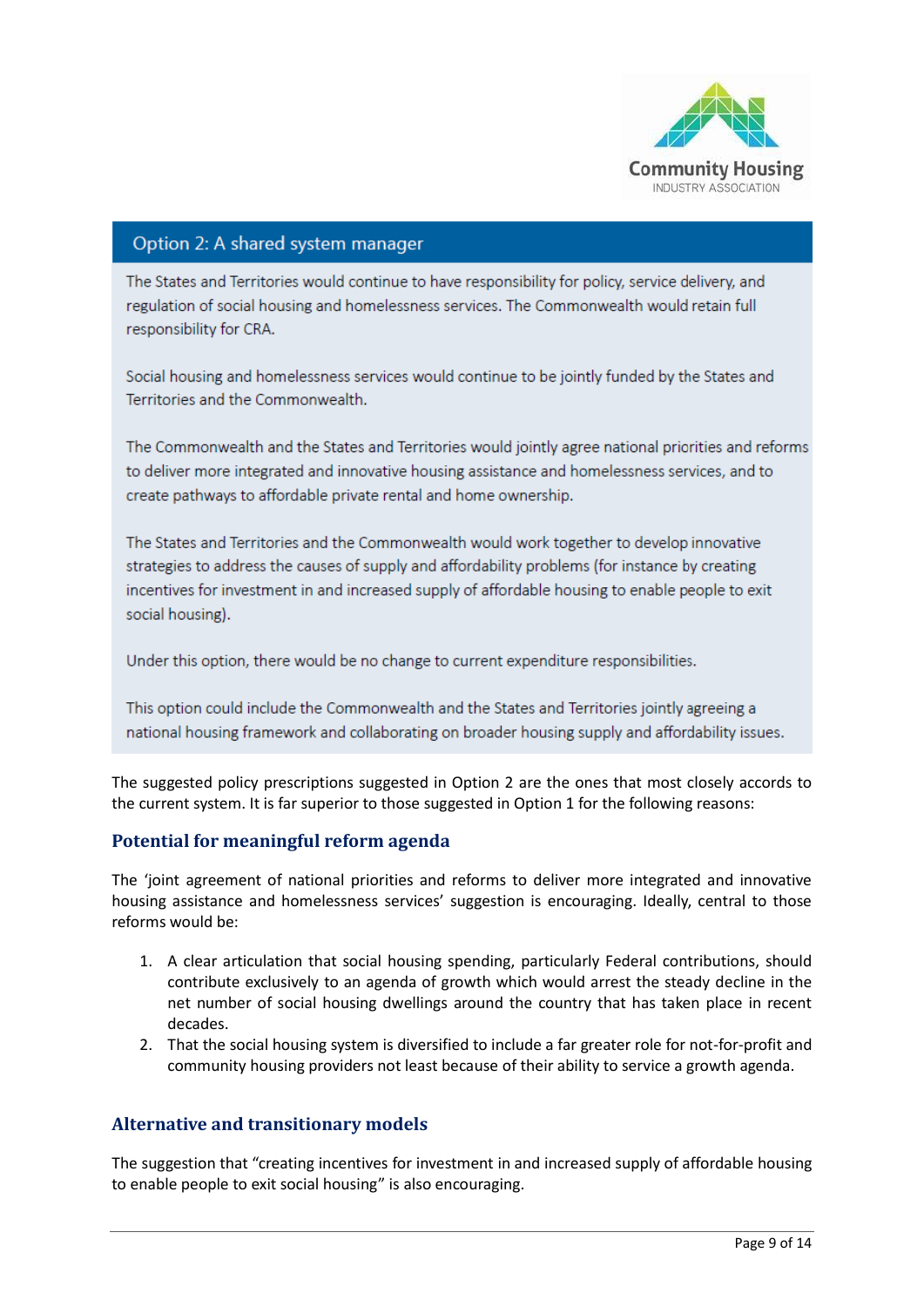

The scrapping of the National Rental Affordability Scheme (NRAS) was a retrograde step and the establishment of a new scheme that attracts private investment into affordable rental housing, ought to be a considered a fundamental policy objective for State and Federal Governments.

Providing exit points from social housing though a new NRAS scheme or similar is a laudable aim. However, we should be wary of a social housing discourse that focusses unduly on how to transition people out of social housing. The fact is that for many households, social housing represents the best and most viable form of housing tenure for them and their potential to exit social housing is limited by factors such as old age or disability.

Moreover, the vast majority of households living in current NRAS properties are not former social housing tenants. They are households who have incomes that are in excess of the income and asset eligibility limits for social housing but who would struggle to maintain affordable, appropriate accommodation in the private rental market. Assisting households in these income brackets is a very important part of the broader effort to address housing affordability nationwide.

#### **Growth Agenda and CHP involvement**

Option 2 would be considerably improved by adopting the policy suggestions already detailed in this paper in relation to ensuring the Commonwealth investment is used as growth fund for social and affordable housing and that there is an explicit drive towards creating a far greater role for community housing providers.

## Option 3: States and Territories have full responsibility

The States and Territories would have full responsibility for policy, funding, service delivery and regulation of housing assistance and homelessness services.

The Commonwealth would no longer provide Commonwealth Rent Assistance and would cease funding under the National Affordable Housing Specific Purpose Payment and the National Partnership Agreement on Homelessness.

States and Territories would be responsible for managing housing assistance and homelessness services, determining local priorities and publicly reporting on performance.

States and Territories could choose whether to continue to provide rental subsidies, either through subsidised public and community housing or through financial assistance to people in the private rental market, and would determine eligibility and rates of subsidy.

This option could include the Commonwealth and the States and Territories jointly agreeing a national housing framework and collaborating on broader housing supply and affordability issues.

The suggested policy prescriptions outlined in Option 3 should not be welcomed by the community housing sector for the following reasons: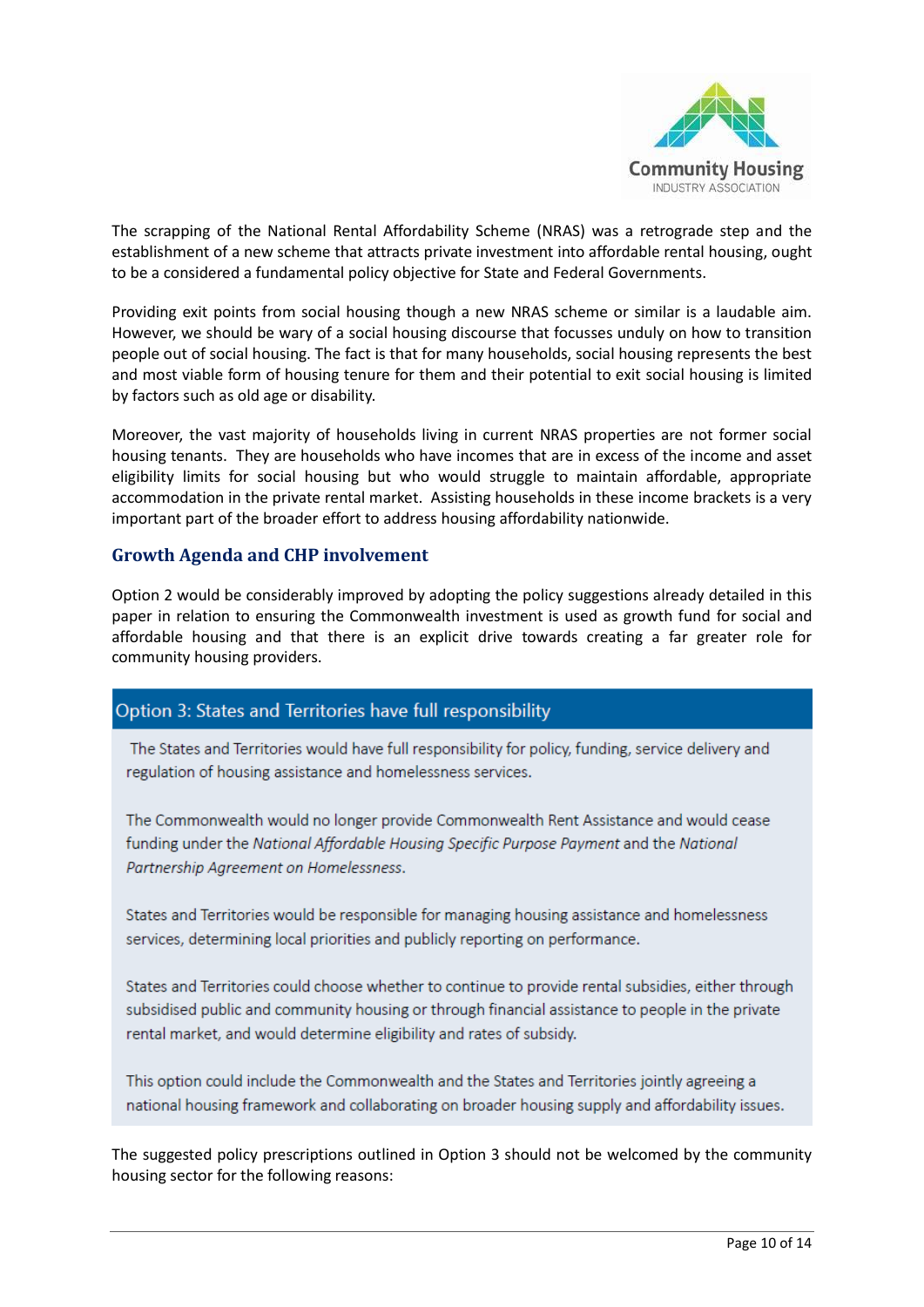

## **The cuts would cause carnage**

The suggestion that the Federal Government would cease payments of Commonwealth Rent Assistance, the National Affordable Housing Specific Purpose Payment and the National Partnership Agreement on Homelessness would have catastrophic effects on the nation's social housing system. Specifically;

- 1. There would be an immediate and hugely negative impact on the financial viability of the community housing sector in Australia with the removal of Commonwealth rent assistance.
- 2. The removal of the National Affordable Housing Specific Purpose Payment would have a significant deleterious impact on the financial viability of State Housing authorities making a bad situation worse in terms of their ability to maintain and grow the social housing system.
- 3. That National Partnership Agreement on Homelessness has been a vital resource to homeless service providers throughout the country. Its removal would a serious and negative impact on the ability of those providers to continue their work.

Option three suggests that without these vital funding Commonwealth streams, the State and territories would be free to design their own funding mechanisms to support community housing providers and homeless service providers. It is virtually impossible to envisage a scenario whereby a smooth transition could be made to the new arrangements.

Moreover, it is almost certain that the new arrangements would result in a significant reduction in investment in social housing and homelessness services. State government's raise only 15% of taxes in Australia which severely limits its choices in respect of public spending compared to the Commonwealth Government. Moreover, States and Territories currently running budget deficits like Western Australia are already struggling to bring their budgets back into balance. Asking those same Governments to take a massive step up in terms of its funding of the social housing system and homelessness services is simply not viable.

## **Conclusion**

CHIA is confident that this paper has adequately engaged with the issues raised in the Federal Discussion Paper on the Reform of the Federation in relation to Housing and Homelessness.

CHIA has major misgivings about some of the suggested reforms; particularly under Options one and three. Of all the Options detailed, Option two is our preference. We contend that meaningful reforms must be underpinned by the following:

- 1. A clear articulation that social housing spending, particularly Federal contributions, should contribute exclusively to an agenda of growth which would arrest the steady decline in the net number of social housing dwellings around the country that has taken place in recent decades.
- 2. That the social housing system is diversified to include a far greater role for not-for-profit and community housing providers not least because of their ability to service a growth agenda.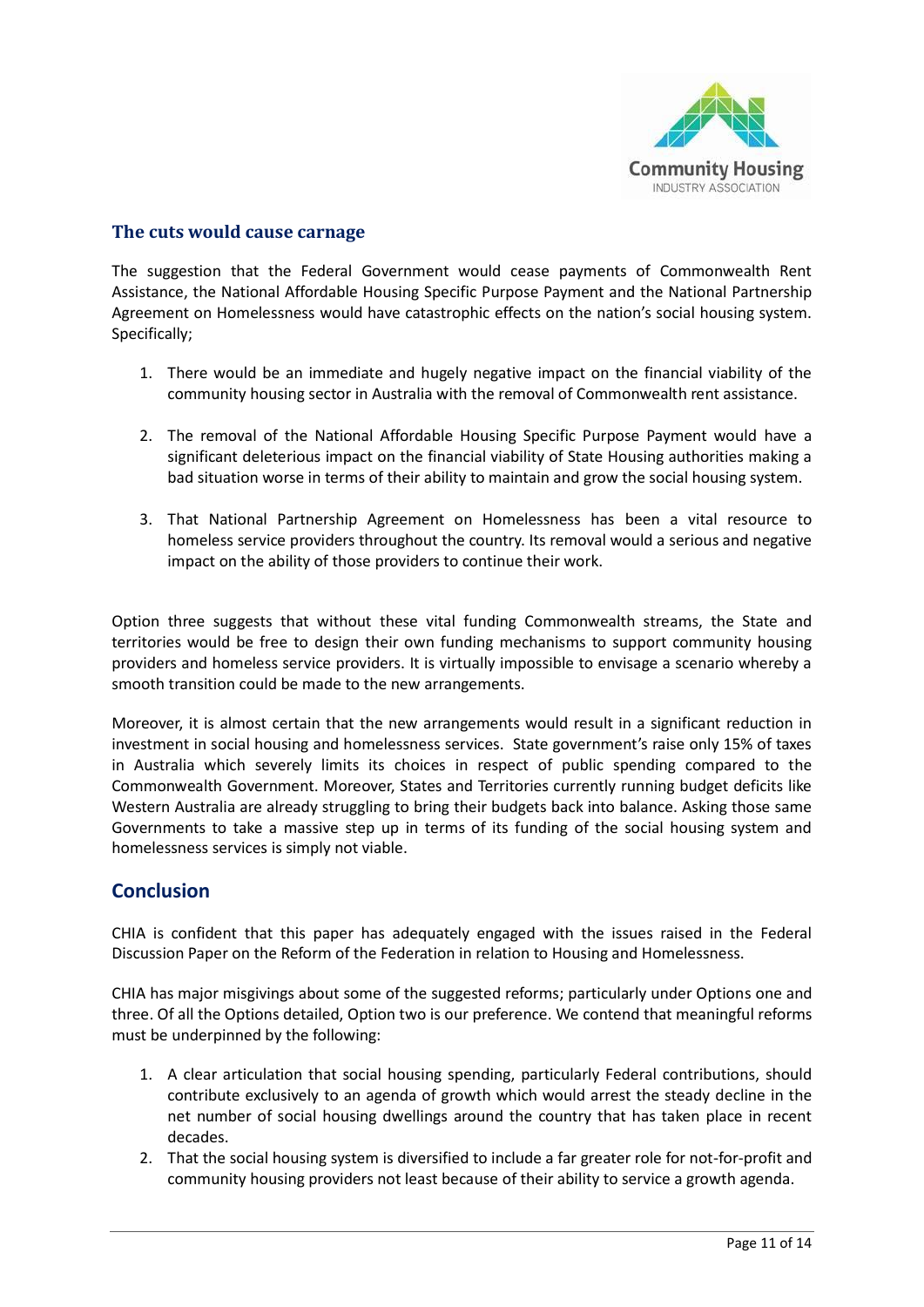

# **Appendix 1: How growing housing through social housing through transfers to CHPs works**

Moving assets and tenancies from the public housing system to the community housing sector will enable the sector to attract private finance to invest in building more social and affordable dwellings. Through the transfer of public housing stock, the number of properties owned and/or managed by the community housing sector will increase and so too will the rental income of CHPs that receive the transferred properties. Once their rental receipts reach a sufficient scale, the CHP will be able to raise private finance for the construction or purchase of new social and affordable housing.

Should the CHP own the transferred stock, they are in a position to borrow money leveraged against the value of these assets, which generally facilitates faster growth. The debt is serviced by the CHP's improved net operating position from greater rental returns (see Figure 3 below). While it may take a number of years to materialise, the end result will be growth in the number of social and affordable houses.



# **Figure 3: Simple community housing growth model**

The more properties that a provider has, the quicker they can develop or buy more housing – it has a multiplier effect. If a provider owns the title to the properties they can grow even faster as debt can be secured against the value of the assets. For instance, financial modelling undertaken by the Department of Families, Housing, Community Services and Indigenous Affairs shows that:

1. Typical medium size CHPs with only tenancies under management will deliver approximately two per cent growth after five years, and a 15 per cent increase after 25 years.

2. Typical larger CHPs with only tenancies under management will deliver approximately four per cent growth after five years, and nearly 30 per cent growth after 25 years.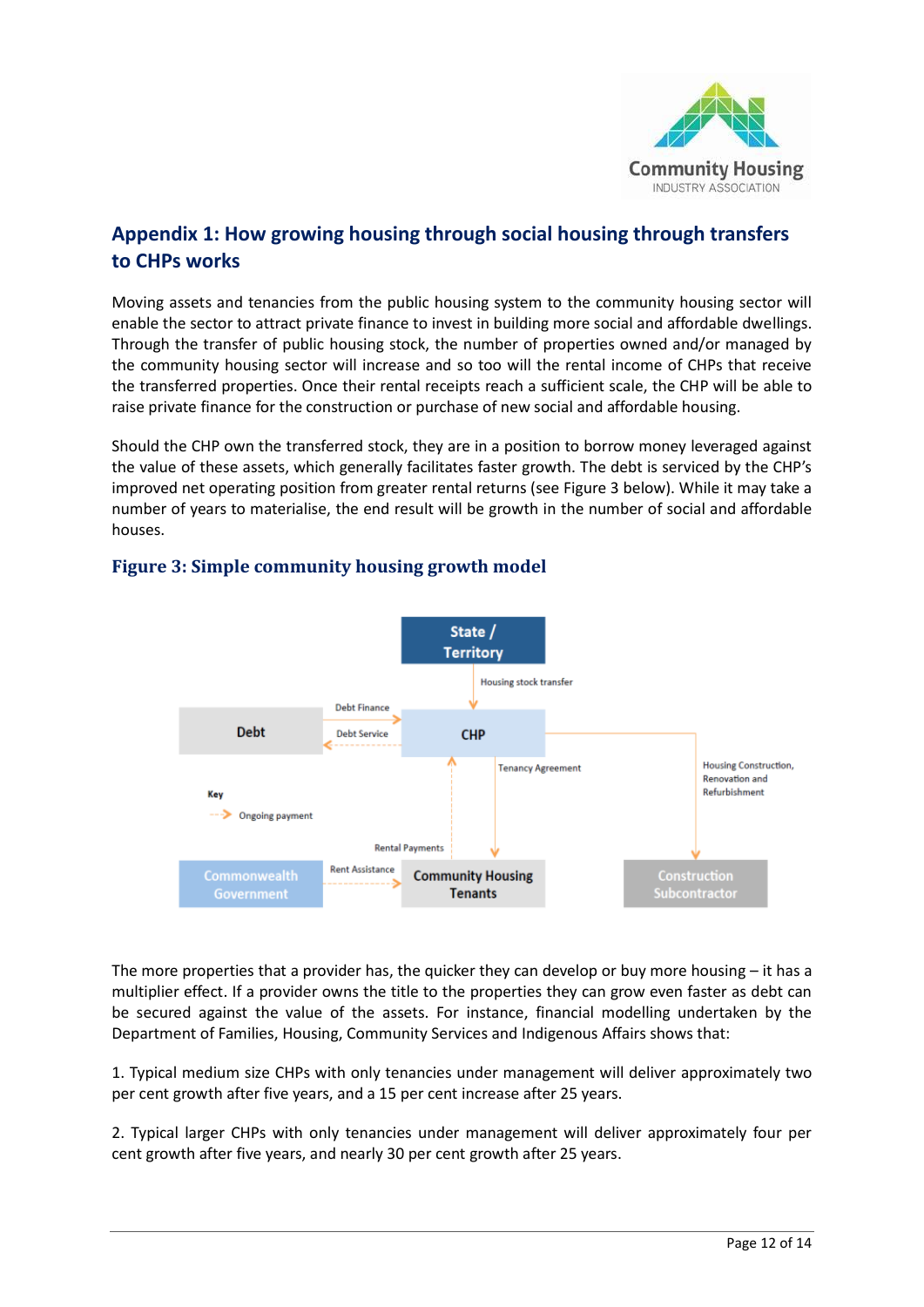

3. Typical CHPs that own and manage tenancies will deliver growth of over 20 per cent within five years, and nearly 30 per cent after 25 years.<sup>10</sup> The leveraging ability of CHPs, as distinct from the loss making that occurs in the public housing system, is supported by several financial advantages:

1. Tenants of community housing are eligible for Commonwealth Rental Assistance, a supplementary payment to assist Centrelink payment recipients with their housing costs.

This is captured by CHPs in their rent setting practices, in addition to a minimum 25 per cent and maximum 30 per cent of income for social housing tenants. By comparison, rent in public housing is assessed solely as 25 per cent of tenant income. The result is that rental receipts in community housing are higher than they are in public housing. Take, for instance, a single person receiving the maximum basis rate for the aged pension of \$766.00 per fortnight (at April 2014). A public housing authority will receive a base rent of \$191.50, or 25 per cent of the single aged pension. By contrast, a CHP will receive \$191.50 base rent plus the maximum amount of their CRA, which was \$126.40 per fortnight at April 2014. Over the course of a year, then, a CHP will receive \$8,265.40 in rental income, and a public housing provider will receive \$4,979 in rental income.

When this example is multiplied across several hundred or several thousand tenancies, it seems clear that CHPs receive a far greater rental return per tenant than state housing authorities, which assists them to run the surpluses necessary to grow the social housing system.

2. The diversity of the housing options that CHPs deliver assists with growing the level of social housing. In WA, CHPs can allocate up to 30 per cent of their tenancies to affordable housing income eligible persons. That is, housing for households whose income exceeds the income and asset eligibility limits for public housing but does not exceed the eligibility criteria for affordable housing (for a single person up to \$45,956 in income and \$332,000 in assets at April 2014). Some CHPs have also participated in the National Rental Affordability Scheme (NRAS). Housing tenants with higher incomes provides larger rental returns to CHPs that cross-subsidise smaller rents in social housing. CHPs can then reinvest these surpluses in the delivery of more social and affordable housing.

3. Some CHPs, as a function of being classified as a Public Benevolent Institution or a Deductible Gift Recipient charity, also receive tax concessions and exemptions that ensure ongoing viability. Without access to this raft of tax concessions, the administrative and operating costs of CHPs would be significantly higher. These concessions assist CHPs to operate more efficiently, and build more housing more cheaply, than state housing authorities. This is especially the case if the CHP operates at scale.

#### **They receive:**

**.** 

(a) an exemption from company income tax, stamp duty, land tax, and capital gains tax;

<sup>&</sup>lt;sup>10</sup> Department of Families, Housing, Community Services and Indigenous Affairs, Achieving a Viable and Sustainable Community Housing Sector, http://www.fahcsia.gov.au/our-responsibilities/housingsupport/publicationsarticles/homelessness-general/achieving-aviable-and-sustainable-community-housingsector/, 2009